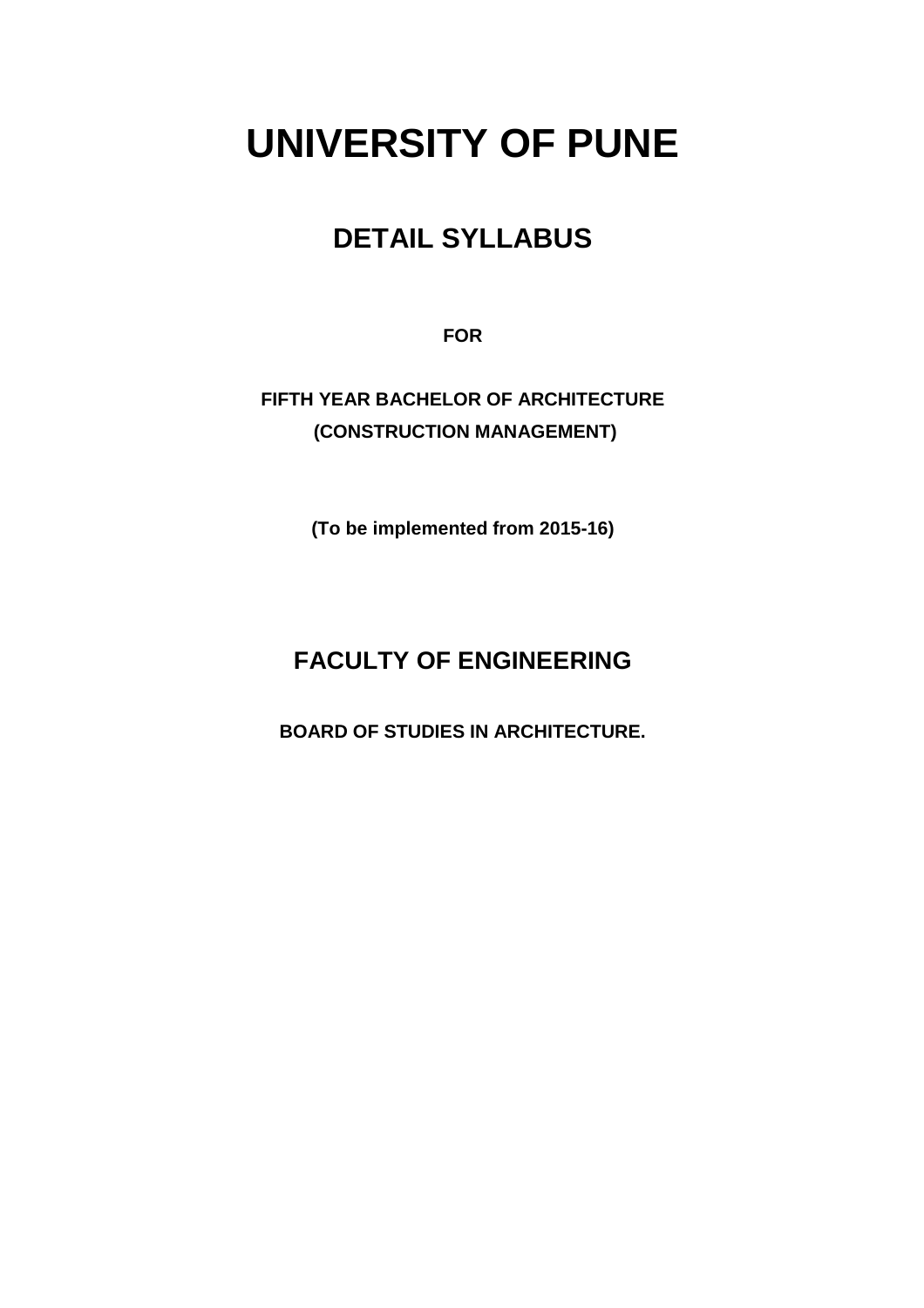|                                                                         | FIFTH YEAR B.ARCH (C.M) |                                   |           |          |                        |                |              |                           |              |  |
|-------------------------------------------------------------------------|-------------------------|-----------------------------------|-----------|----------|------------------------|----------------|--------------|---------------------------|--------------|--|
| <b>SCHEME OF TEACHING &amp; EXAMINATION</b>                             |                         |                                   |           |          |                        |                |              |                           |              |  |
| Sr.                                                                     | <b>Subject</b>          |                                   |           |          | <b>Teaching Scheme</b> |                |              | <b>Examination Scheme</b> |              |  |
| No.                                                                     | Code                    | <b>Name of the Subject</b>        | Head      |          | Load/Week              | Total          | Term I       | <b>Term II</b>            | Total        |  |
|                                                                         |                         |                                   |           | L        | S/P                    | Load           | <b>Marks</b> | <b>Marks</b>              | <b>Marks</b> |  |
| 1                                                                       | 513421                  | <b>Practical Training</b>         | <b>SV</b> | $\Omega$ | $\Omega$               | $\Omega$       | 100          | $\Omega$                  | 100          |  |
| 2                                                                       | 513451                  | Architectural Project-<br>Part II | <b>SV</b> | 2        | 10                     | 12             | $\Omega$     | 400                       | 400          |  |
| 3                                                                       | 513423                  | <b>Management Elective</b>        | <b>SS</b> | 1        | 1                      | $\overline{2}$ | $\Omega$     | 50                        | 50           |  |
| 4                                                                       | 513424                  | <b>Allied Elective</b>            | SS        | 1        | 1                      | $\overline{2}$ | $\Omega$     | 50                        | 50           |  |
|                                                                         |                         | <b>TOTAL</b>                      |           | 4        | $12 \,$                | 16             | 100          | 500                       | 600          |  |
| <b>STAGE -II - LEGEND - SS- SESSIONAL, V-VIVA VOCE, TH-THEORY PAPER</b> |                         |                                   |           |          |                        |                |              |                           |              |  |

Note. The Candidate shall undergo Practical Training under the guidance of a registered Architect for a specified period.

The candidate to be assigned works related to PM consultancy, Site & Construction Management.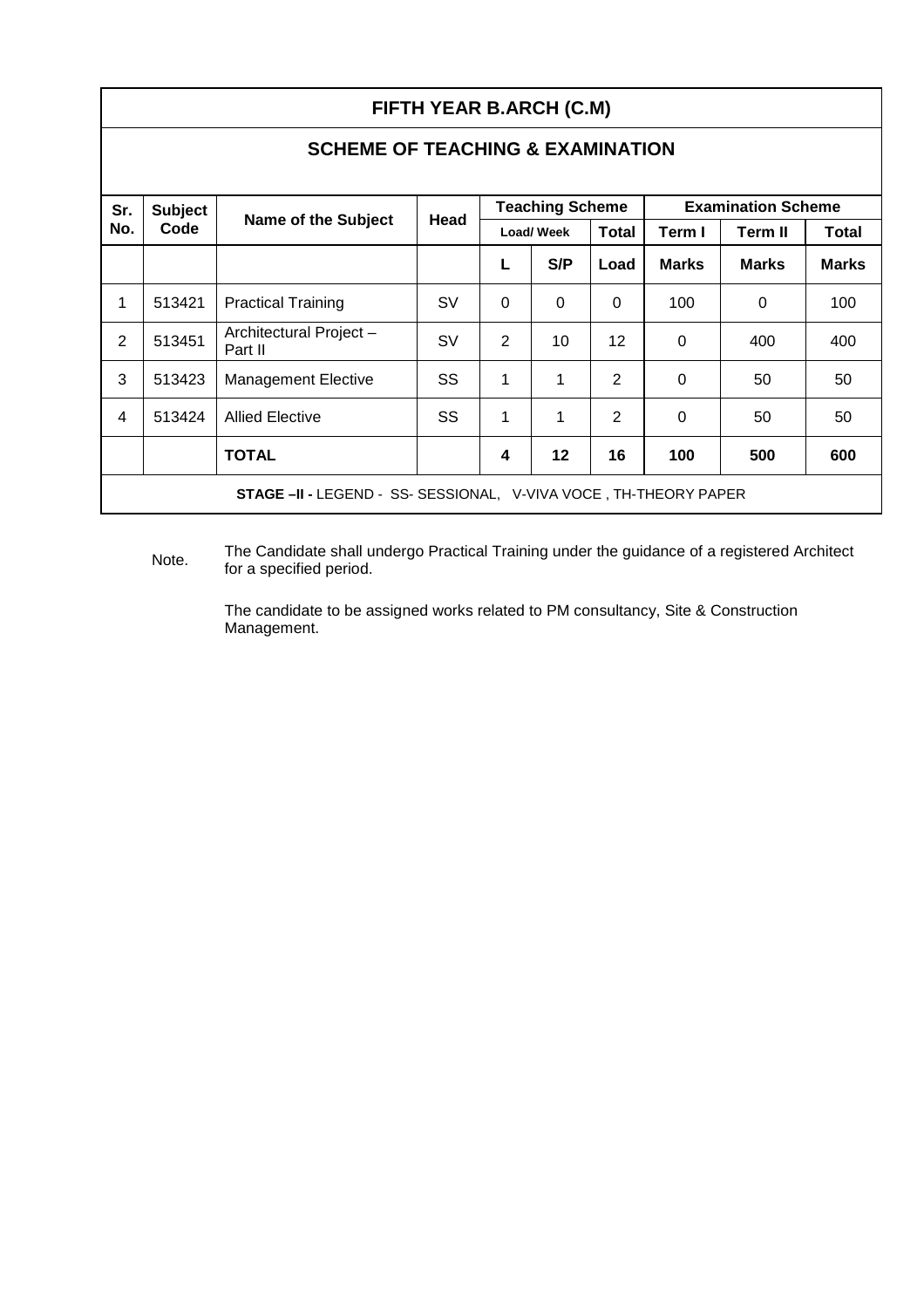#### **DETAIL SYLLABUS**

| Subject Code: 513421 PRACTICAL TRAINING (Sessional and Viva) |  |                              |                       |  |
|--------------------------------------------------------------|--|------------------------------|-----------------------|--|
| <b>Teaching Scheme</b>                                       |  | <b>Examination Scheme</b>    |                       |  |
| <b>Lecture Periods</b>                                       |  | Term I Only                  |                       |  |
| per week                                                     |  | Sessional (Internal)         | 25 marks (for Term I) |  |
|                                                              |  | Sessional (External)         | 25 marks (for Term I) |  |
|                                                              |  | Viva                         | 50 marks (for Term I) |  |
| <b>Studio Periods</b>                                        |  | <b>Total sessional marks</b> | 100 marks             |  |
| per week                                                     |  | for Term I Only              |                       |  |
| <b>Total Contact</b>                                         |  | Paper                        | nil                   |  |
| Periods per week                                             |  | <b>Total Marks</b>           | 100 marks             |  |

#### **AIMS AND OBJECTIVE:**

The aim of introducing one complete term for the students to undergo practical training is to expose them to the world of Professional Practice and get hands on training under the guidance of a professional who is actively engaged in Architectural Practice. It still give the students first hand experience of dealing with live projects of various nature and also the site experience to see how the projects get built on the site. The students will also be able to learn about the Office Management, Project Management, Contract Management, Human Resource Management, new techniques of construction, advance building services, landscape and environmental designing etc.This rich experience is expected to enhance the students' ability to think comprehensively and better prepare them for undertaking the Architectural Project work in the final semester.

#### **COURSE OUTLINE**

1 The term of Practical Training will commence immediately after the examination of Fourth Year and will continue till the end of IX SEM or thereabout. The students are expected to work in the organization where architecture and its related practice are carried out and under the guidance of the professional who is registered with Council of Architecture. In case the student opts to go abroad he / she will work under the guidance of the professional who is registered with the council / any other organization controlling the profession of Architecture in the respective country. The students will decide very carefully about their placement venue as it is expected that they learn best ethics in Professional Practice and which produces quality architecture. The placement cell of each College will extend all possible help to the students in this regard.

2 The total duration of the training will be minimum 18 working weeks / 90 working days excluding the holidays.

#### **SUBMISSION**

- 1. The students shall prepare an exhaustive Training Report separately or in a formal Log Book issued to him by the College as per the College policy, week by week, which will cover detailed record of the work done in the office, site visit reports, interviews with clients and any other agency, interaction with principal architect etc.The professional with the seal of the organization, under whose guidance the student worked, will sign the report and also his reflection about the student's work and his overall approach and attitude towards the office work.
- 2. The students shall produce the above mentioned Training Report and the Log Book at the time of viva voce examination. He will also produce few drawings with the permission of his employer to indicate the kind of work he has carried out.

**SESSIONAL ASSESSMENT AND VIVA-VOCE:** The sessional and viva assessment shall be done jointly by the Internal and External Examiners and the allocation of marks shall be as stipulated in the syllabus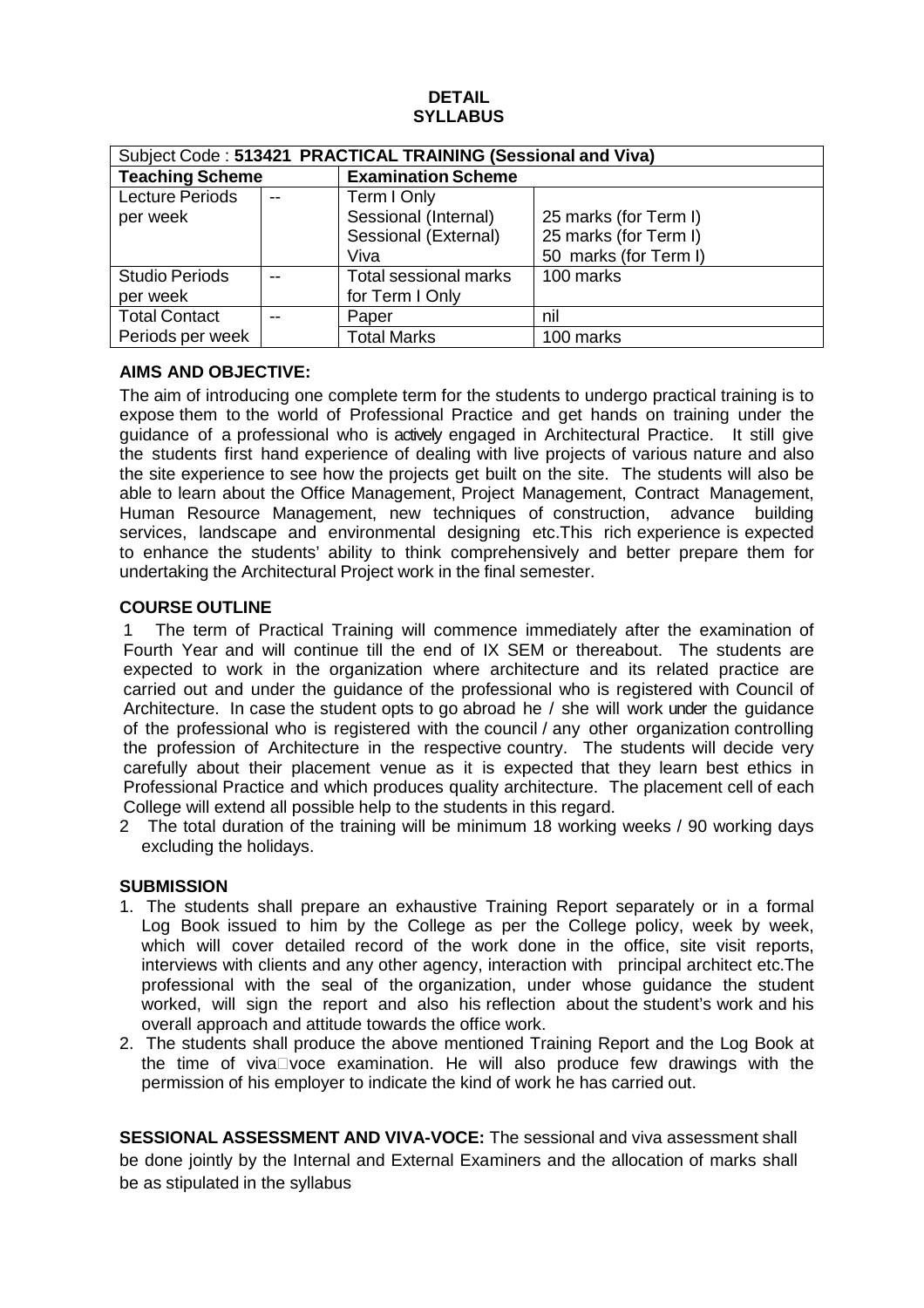| Subject Code: 513451 ARCHITECTURAL PROJECT ( PART II) (Sessional and Viva) |    |                           |                         |  |  |
|----------------------------------------------------------------------------|----|---------------------------|-------------------------|--|--|
| <b>Teaching Scheme</b>                                                     |    | <b>Examination Scheme</b> |                         |  |  |
| Lecture Periods                                                            | 2  | Term II                   |                         |  |  |
| per week                                                                   |    | Sessional (Internal)      | 150 marks (for Term II) |  |  |
|                                                                            |    | Sessional (External)      | 150 marks (for Term II) |  |  |
|                                                                            |    | Viva                      | 100 marks               |  |  |
| <b>Studio Periods</b>                                                      | 10 | Total sessional marks     | 400 marks               |  |  |
| per week                                                                   |    | for both terms            |                         |  |  |
| <b>Total Contact</b><br>12 <sup>°</sup>                                    |    | Paper                     | nil                     |  |  |
| Periods per week                                                           |    | <b>Total Marks</b>        | 400 marks               |  |  |

#### **OBJECTIVE:**

To expose and to provide opportunity to the students to extend the findings of the research carried out under the subject of "Dissertation" to the architectural project and exercise full fledged large scale Architectural Design with holistic approach including site investigation, programme formulation, and design demonstration.

#### **COURSE OUTLINE:**

The architectural project (Part II) shall consist of: **Design Demonstration i.e.** Formulation of Design Programme, Site investigation, and selection, and culmination in a concrete design demonstration.

#### **SUBMISSION WORK:**

Sessional work for the Part II of Architectural Project shall consist of a **Design Solution:** Graphically presented Design solution in from of sufficient number of architectural drawings,(manually drawn/computerized) with models etc. Since the Architectural Project is the culmination of five years of learning in various aspects of Architecture, it is expected that students demonstrates an ability of holistic and comprehensive thinking in the areas of,

- Feasibility study & Product Mix.
- Site Planning.
- Structural considerations.
- Interior space planning.
- Environmental planning
- Building Services
- Management & Planning of Infrastructure.
- Climate responsive, Energy efficient and exhibiting qualities of sustainable architecture.
- Architectural Detailing.

The portfolio will consist of drawings sufficiently in detail to demonstrate the consideration given to the above mentioned attributes of a good quality Architectural Project. Emphasis shall be given to the preparation of self explanatory drawings in great detail, as if in any Architectural Competition.

#### **SESSIONAL ASSESSMENT**

The Internal assessment of "Architectural Project" shall be carried out **STAGE WISE** as decided by the individual College.

The final assessment in the examination shall be done by Internal and External Examiner / s in which the student will display his work on the space allotted to him and explain his work and answer all the queries raised by the Examiners.

#### **The Time allotted per student shall be minimum 30 minutes to maximum 45 minutes.**

**The Internal stage wise making shall be done out of 150 marks and External marking shall be done jointly by the External Examiner/s out of 150 marks. 100 marks shall be reserved for oral presentation to be assessed jointly by both Internal and External Examiners.**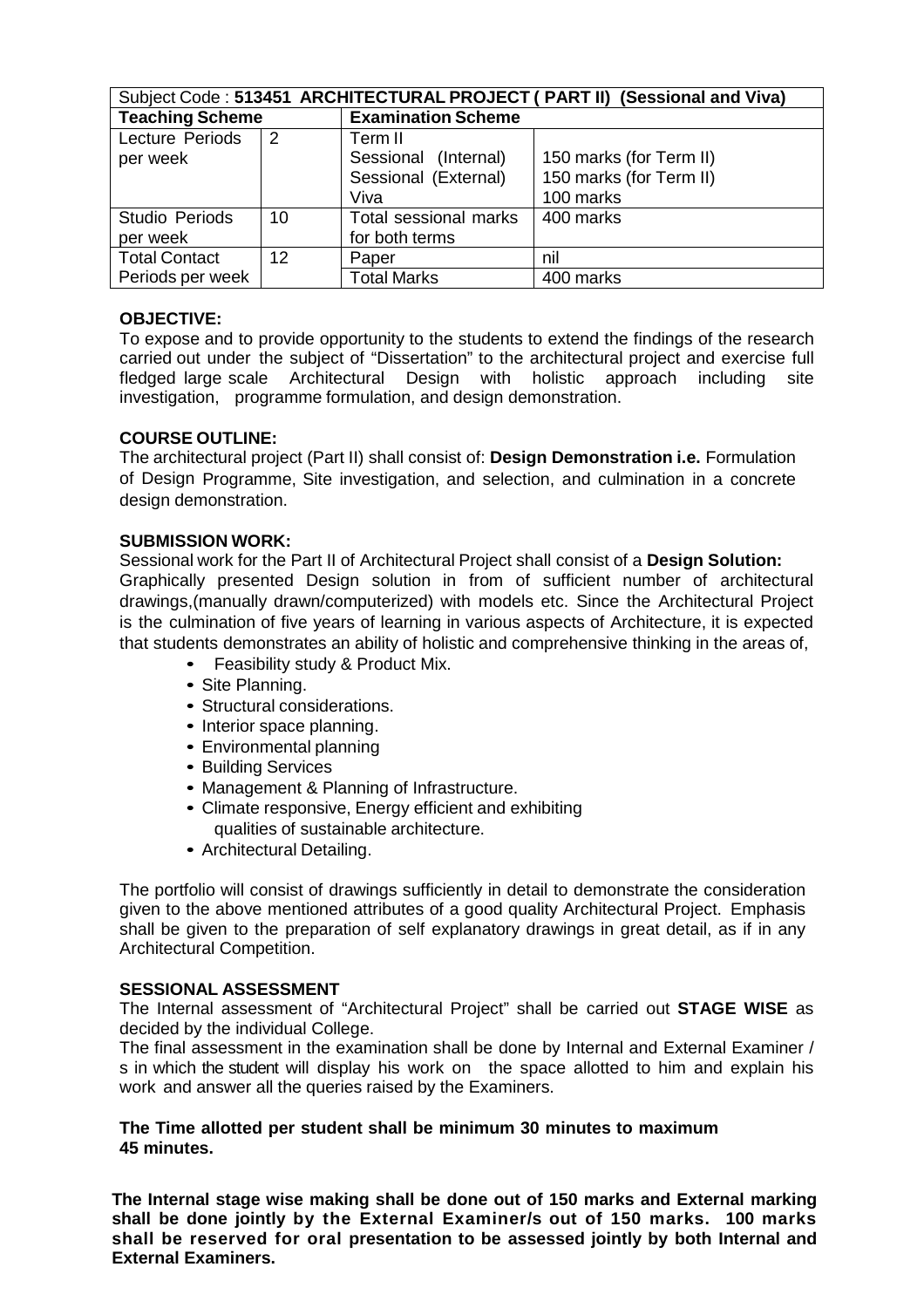The individual college will make available Guides specializing in various disciplines who will make themselves available to the students in College premises on pre appointed days and time.

Individual Guide will guide maximum of **FIVE STUDENTS** of a particular College in which he is working as a Guide. Total number of students from all the Colleges shall not exceed **EIGHT** at any one time.

In order to qualify to work as a Guide the teacher / professional must possess minimum of **FIVE YEARS** of teaching / professional experience. Efforts shall be made to appoint guides who have high academic qualification, having rich Professional experience and contributed in a major way to the field of Architectural Education / Profession.

#### **RECOMMENDED READING**

All books relevant to the topic of the architectural project.

| Subject Code: 513423 MANAGEMENT ELECTIVE - (Sessional) |  |                           |                        |  |
|--------------------------------------------------------|--|---------------------------|------------------------|--|
| <b>Teaching Scheme</b>                                 |  | <b>Examination Scheme</b> |                        |  |
| Lecture Periods                                        |  | Term II                   |                        |  |
| per week                                               |  | Sessional (Internal)      | 25 marks (for Term II) |  |
|                                                        |  | Sessional (External)      | 25 marks (for Term II) |  |
|                                                        |  | Viva                      | Nil                    |  |
| <b>Studio Periods</b>                                  |  | Total sessional marks     | 50 marks               |  |
| per week                                               |  | for both terms            |                        |  |
| <b>Total Contact</b><br>$\mathcal{P}$                  |  | Paper                     | nil                    |  |
| Periods per week                                       |  | <b>Total Marks</b>        | 50 marks               |  |

#### **AIMS AND OBJECTIVE:**

The subject of Electives has been introduced in syllabus with specific intention of in depth study of a particular subject of student's liking in greater detail but in the larger context of overall scope of Architecture syllabus at undergraduate level. This will give students an opportunity to develop their skills in a subject they may opt, to make their career in future. Architectural practice is a team effort in which persons of different skills in varied fields are required such as Concept Developers, Technical / Working Drawing Experts, Specification Writers, Quantity Surveyors, Project Managers, Contract Managers, Interior Designers, Architectural Photographers, Architectural Journalists, Signage and Graphic Designers, Energy Consultants, Building Services Consultants, Making Managers etc. In depth study in Electives will prepare the technical base of the students. Since the Architectural Projects in future are going to be very complex, the vital need of support staff in Architectural Practice will be fulfilled and the student's skills and talent will be effectively used.

#### **COURSE OUTLINE:**

Individual College may offer topics depending upon the availability of experts and resource material. The Colleges will have the opportunity to focus on particular group of topics according to overall philosophy and mission statement of the College. The probable management elective topics are as Follows: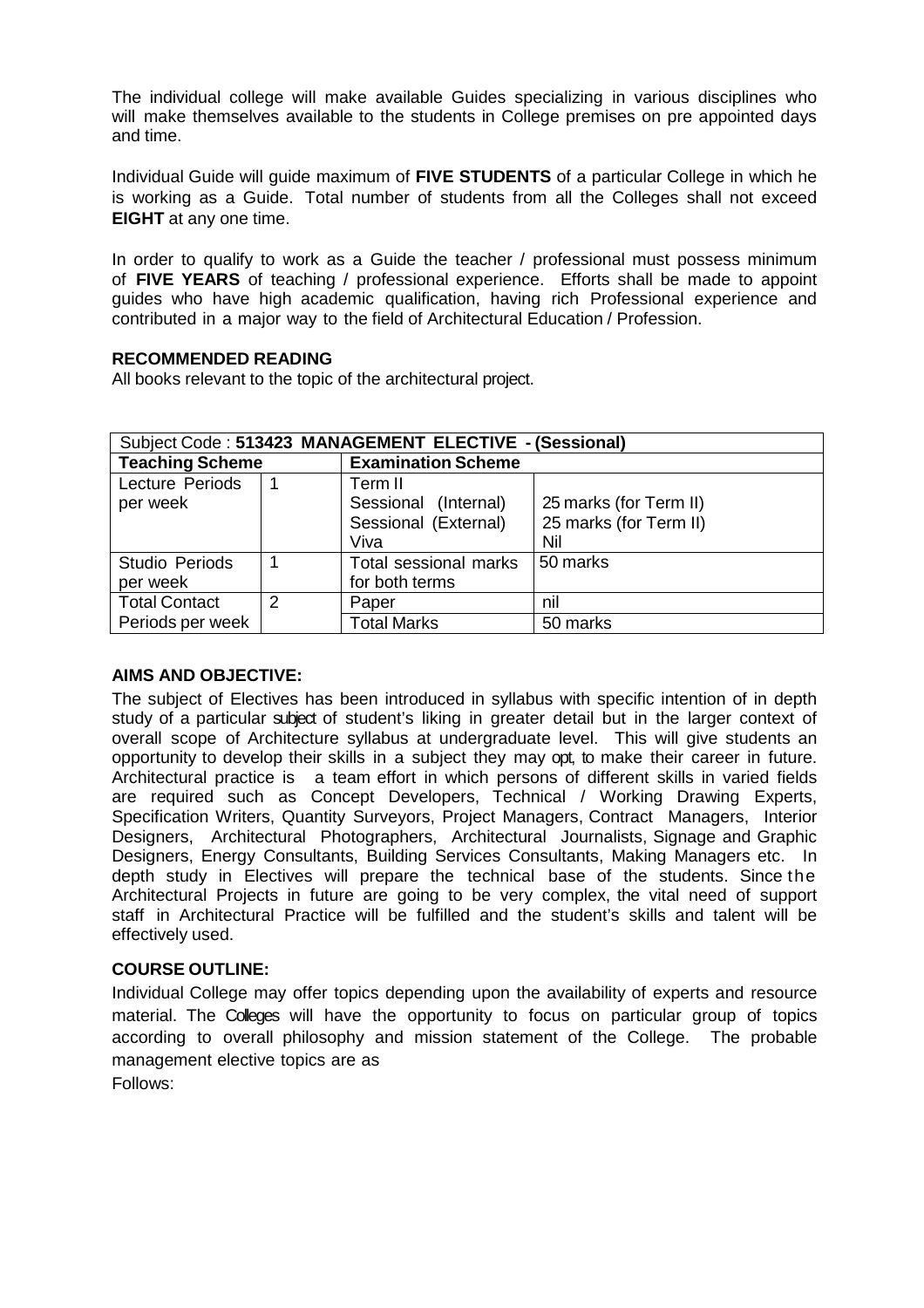- 1. Project Management.
- 2. Energy management.
- 3. Architectural legalities.
- 4. Architect's office management.
- 5. Disaster management.
- 6. Risk management.
- 7. Entrepreneurship Development and Total Quality management.
- 8. Information Technology in Architectural profession.
- 9. Financial Management and Budgeting

#### **SUBMISSION DETAILS:**

The students are expected to study the selected topic in depth, including the basic principles, and their application in built projects by undertaking case studies, necessary site visits, and collecting all the relevant information to make it an exhaustive study and present it in a well documented format having A-3 / A-4 size papers properly filed with a signed certificate from concerned Teacher / Expert stating that the study was carried out under his guidance and countersigned by the Principal / Academic Co-ordinator.

| Subject Code: 513424 ALLIED ELECTIVE (Sessional) |  |                           |                        |  |
|--------------------------------------------------|--|---------------------------|------------------------|--|
| <b>Teaching Scheme</b>                           |  | <b>Examination Scheme</b> |                        |  |
| Lecture Periods                                  |  | Term II                   |                        |  |
| per week                                         |  | Sessional (Internal)      | 25 marks (for Term II) |  |
|                                                  |  | Sessional (External)      | 25 marks (for Term II) |  |
|                                                  |  | Viva                      | Nil                    |  |
| <b>Studio Periods</b>                            |  | Total sessional marks     | 50 marks               |  |
| per week                                         |  | for both terms            |                        |  |
| <b>Total Contact</b><br>2                        |  | Paper                     | nil                    |  |
| Periods per week                                 |  | <b>Total Marks</b>        | 50 marks               |  |

#### **AIMS AND OBJECTIVE:**

The subject of Electives has been introduced in syllabus with specific intention of in depth study of a particular subject of student's liking in greater detail but in the larger context of overall scope of Architecture syllabus at undergraduate level. This will give students an opportunity to develop their skills in a subject they may opt, to make their career in future. Architectural practice is a team effort in which persons of different skills in varied fields are required such as Concept Developers, Technical / Working Drawing Experts, Specification Writers, Quantity Surveyors, Project Managers, Contract Managers, Interior Designers, Architectural Photographers, Architectural Journalists, Signage and Graphic Designers, Energy Consultants, Building Services Consultants, Making Managers etc. In depth study in Electives will prepare the technical base of the students. Since the Architectural Projects in future are going to be very complex, the vital need of support staff in Architectural Practice will be fulfilled and the student's skills and talent will be effectively used.

#### **COURSE OUTLINE**

Following is a list of topics from which individual Colleges may offer few topics depending upon the availability of experts and resource material. The Colleges will have the opportunity to focus on particular group of Electives such as Design, Technology, Management or Allied group, according to overall philosophy and mission statement of the College. The probable Allied Elective topics are as follows: